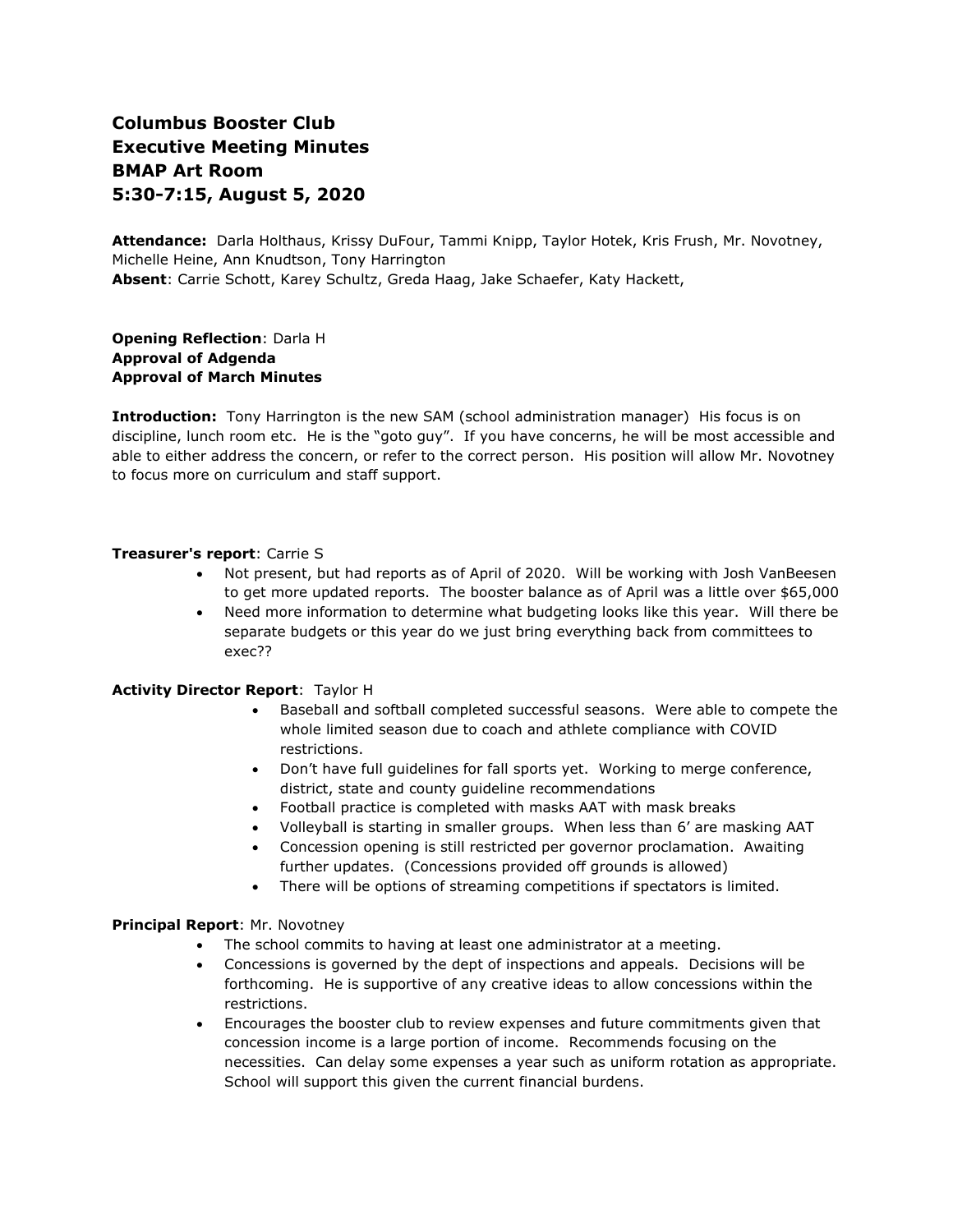# **Committee Reports**:

- **Academics: Krissy D,** 
	- Next meeting is next Tuesday off site. We will welcome Mr. Brandle and say good bye to Miss Wiss.
	- Miss Wiss has retired and will be leaving the committee as teacher liaison. Mr. Brandle has volunteered for the position.
	- Will discuss budget and which expenses are most important. Maybe delay the department rotation a year.
	- Mr. Brandle had a request for exec booster for Kairos. This will be presented to academics first at meeting next week.
- **Arts**: Darla H, Ann Knutson
	- Meeting time and location TBD
	- Financial report didn't have much as of April. Will see what comes in next report.
	- Fall Play is still in works per restriction guidelines
- **Alum**: Jake S
	- No report. Planning golf fundraisers.
- **Athletics**: Michelle Heine, Tammi Knipp
	- Next meeting time and location TBD
	- Michelle will be stepping down. Wants to finalize the projects started from last year.
	- Most members are staying on the committee, but need to find a replacement for the exec representative
	- Guide for parents and coaches is completed. Ended up 12 pages long. Was given to Taylor to distribute. Have identified a parent for Football
	- Letter Jackets: Iowa Sports Supply is the only local place to obtain. They have a 1 page poster about it. There is a long lead time needed if looking at a Christmas present. Asked for an informational flier to go to the sports meetings. Looking into woman's jackets as well and possibility of sweaters.
	- Table covers: Talked about more table covers like for signing day or admissions. Taylor has quote from Dan at Print Innovations. Single sided with center image is \$90. Need to get a vote on this
	- Adidas/Columbus screen: Is there a cost to obtaining these? We have one. Maybe 2 more would be nice for signings. Need to locate the original one.\
	- Locker Clings and Team Posters: Need to clear up who pays for these for consistency. The guide identifies that the individual sport is responsible for these, but need to look if that is something boosters would pick up at some point (not this year)
- **Membership**: Kris F
	- We can't do concession as a part of the membership levels because we don't know if there will be concessions.
	- Sponsorship?? Will there be a program this year?? Would banners be better??
	- Kris will talk with Sarah Smith to brainstorm. What should donation levels look like?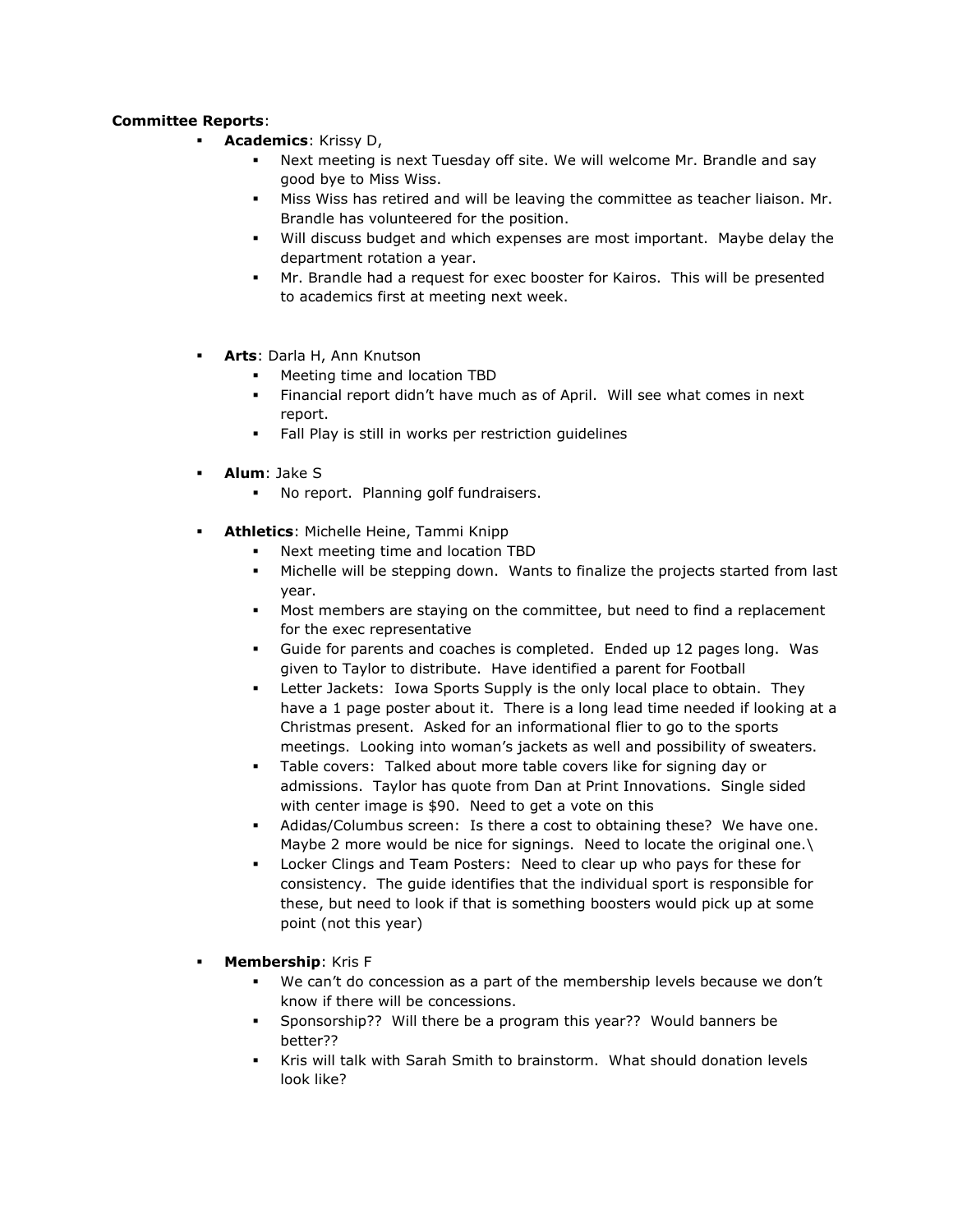- Sign Up for membership: We can send out as a separate email with link for paper or electronic completion. Add specifics about what has been purchased, what money is spent on. Specify that the money for boosters stays with boosters for items approved through boosters. Disclose the difficulties of income vs. expenses with limited income this year from concessions.
- Can distribute on Facebook, twitter, email, attach to activity newletter, Taylor can present slide or information at fall activity meeting (however they occur)
- **Concessions: Karey S.** 
	- No report. It is up in the air now if concessions can be opened. Discussed need for a committee to run this and break up the duties. Discussed the issues with BMAP and Columbus activities at both sites. Need to look at how this can best work for both schools.
	- Tami wondered if a private food truck would work in the current restrictions.

# ▪ **Columbus Stuff**:

- Online store closed.
- Future Sailor Program: Is it time to change this up?? Is the t-shirt the way to go? Some don't want to wear so they can match the dress up themes. Is a rubber bracelet instead better?? Can we have a list so if they don't have their shirt or whatever, that they can still enter free?? Will maybe try the bracelet this year.
- **Website**: Everyone.
	- Update each area. Send changes to Sarah Smith

# **Closed session:**

#### **OLD BUSINESS:**

# **Combining Booster Club with BMAP family club**

Dicussion occurred regarding merging Booster Club with BMAP family Club.

Vote: 6-0 to not merge the two groups. However, it was supported that we look at a joint campus concession stand committee. Would it be possible for Columbus to be responsible for costs of stocking and decide on a fair amount or percentage of sales to go to BMAP family club for their activities? Staffing of the concession stands would remain separate.

#### **NEW BUSINESS/VOTING**

Mr. Brandle Request: This will be sent to Academics prior to exec

Suggestion to Taylor for a parent activity pass possibility.

Committee Meetings: Need to look at schedules and locations for meetings. Limited options for at school use due to cleaning regulations. Need to disinfect all surfaces. Could